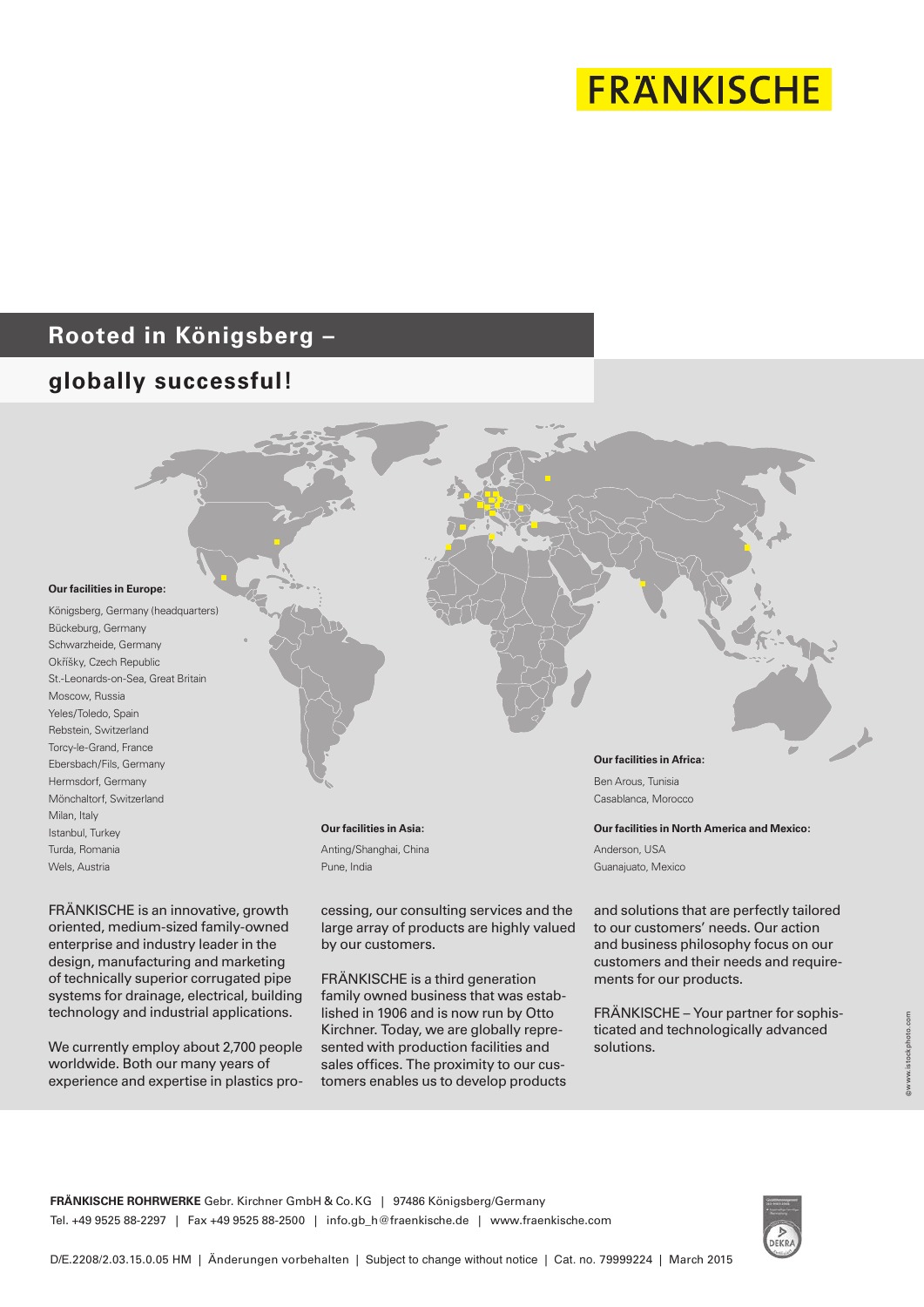# **FRANKISCHE**

# **turatec® multi**

**Das Verbundrohr für Trinkwasser und Heizung**

**Composite pipes for domestic water supply and heating systems**



**DRAINAGE SYSTEMS ELECTRICAL SYSTEMS BUILDING TECHNOLOGY INDUSTRIAL PRODUCTS**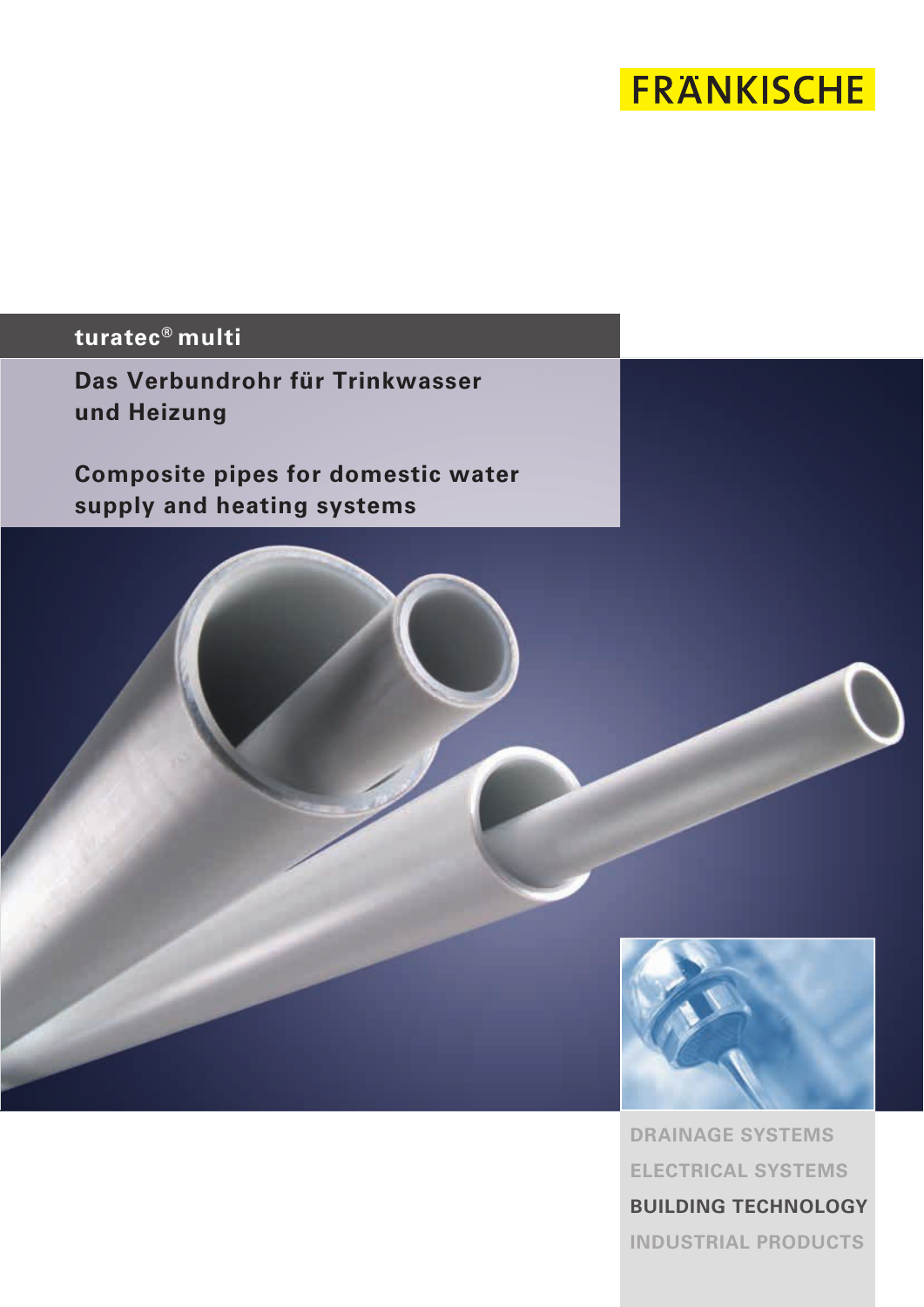

## **turatec®multi – Verbundrohr auf hohem Qualitätsniveau**

## **Das Verbundrohr**

Das hochwertige Verbundrohr des Trinkwasser- und Heizungsrohr-Installationssystems turatec multi besteht innen und außen aus hochtemperaturbeständigem Polyethylen (PE-RT) und dazwischen flexibles stumpfverschweißtes Aluminium. Die drei Schichten sind durch spezielle Verbundschichten zu einer dauerhaften Einheit verbunden – für höchste Ansprüche, hervorragende Funktion und extreme Langlebigkeit.

## **Exakt nach Maß**

Für individuelle Systemlösungen bietet FRÄNKISCHE turatec multi in den Dimensionen 16 – 32 mm als Ringware an. Bei allen Rohrdimensionen können wirtschaftlich Bögen erstellt werden. Das Verbundrohr ermöglicht optimale Biegeradien – Dimensionen bis 20 mm können leicht von Hand gebogen werden.







Zahlreiche Zulassungszertifikate bescheinigen international ein hohes Qualitätsniveau.

#### **Vereint Vorteile von Metall**

- $\blacksquare$  geringe thermische Ausdehnung
- $\blacksquare$  diffusionsdicht
- $\blacksquare$  formstabil

#### **und Kunststoff**

- $\blacksquare$  korrosions- und inkrustationsbeständig
- geringes Gewicht

#### **Erstklassiges Material**

- $\blacksquare$  international zertifiziert
- $\blacksquare$  hygienisch unbedenklich
- Dimensionen von 16 bis 32 mm
- $\blacksquare$  umfangreiches Fittingsortiment

## **Die Vorteile**

- geringe Geräuschübertragung
- günstige Fließeigenschaften
- $\blacksquare$  Korrosionsbeständigkeit
- n hohe chemische Beständigkeit
- gute Verträglichkeit mit anderen Werkstoffen
- geringe thermische Längenausdehnung, vergleichbar mit Kupfer
- $\blacksquare$  intelligente Fittings mit 3 möglichen Presskonturen (F-TH-B)

#### **Wichtig speziell bei der Trinkwasserinstallation**

- $\blacksquare$  hygienisch unbedenklich
- $\blacksquare$  inkrustationsfrei

#### **Wichtig speziell bei der Heizungsinstallation**

- 100%ige Sauerstoffdichtheit
- max. Betriebsdruck 10 bar bei Dauerbetriebstemperatur 70 °C
- $\blacksquare$  max. Betriebstemperatur 95 °C

#### **Metall und Kunststoff im Verbund**